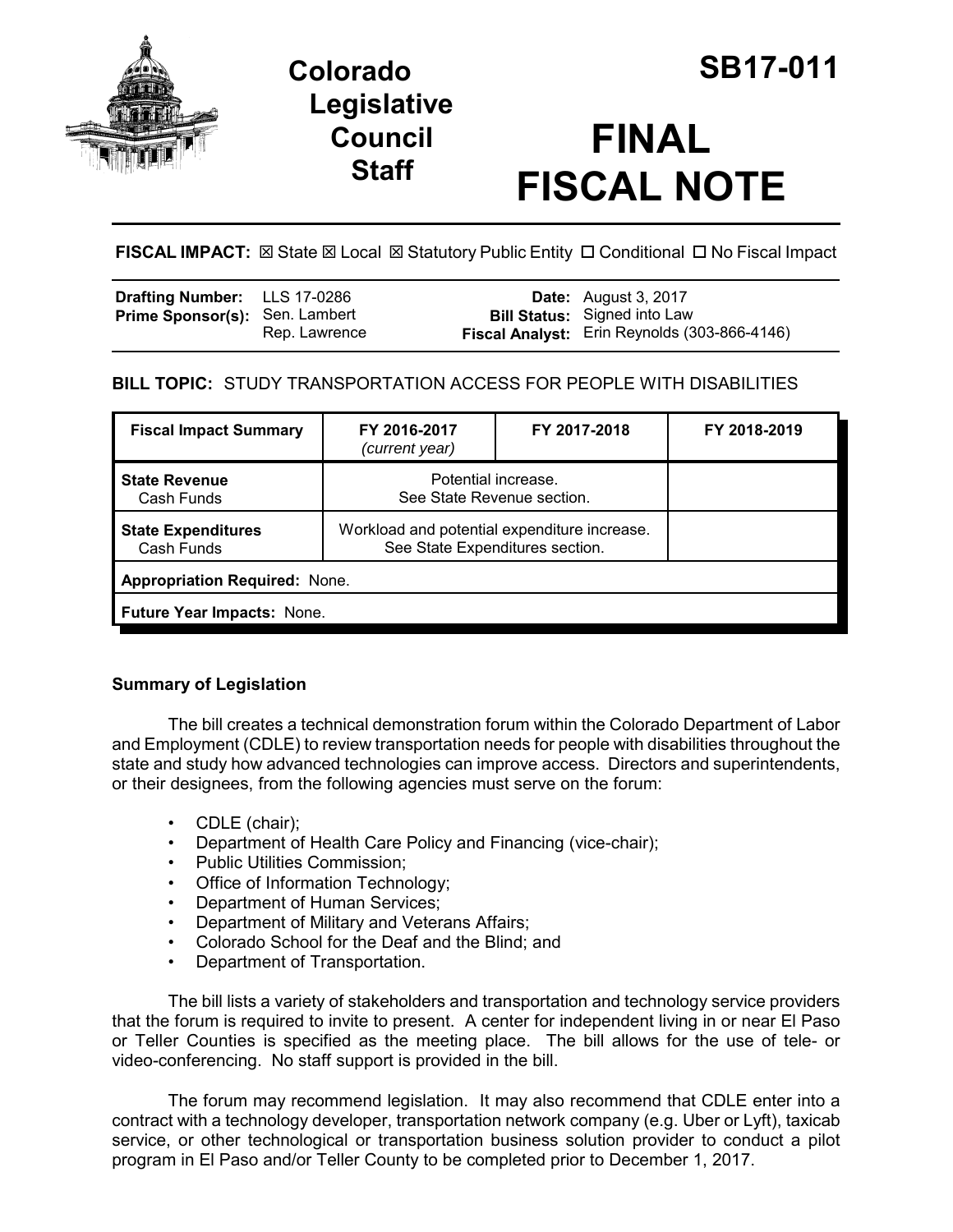August 3, 2017

The forum must meet before July 1, 2017, and may meet as many times as deemed necessary by the chair. No later than December 31, 2017, it must publish a report of its research and findings on CDLE's website and provide copies to the parties outlined in the bill. It repeals July 1, 2018.

#### **State Revenue**

Should the forum recommend that CDLE procure and contract for a pilot program, a funding source will need to be identified in FY 2016-17 or FY 2017-18. The CDLE may unconditionally accept gifts, grants, and donations to fund its programs. As of this writing, no source of gifts, grants, or donations has been identified. Gifts, grants, and donations are TABOR exempt.

#### **State Expenditures**

From FY 2016-17 through FY 2017-18, the bill will increase workload and potentially increase expenditures in CDLE. It will also minimally increase workload in the other agencies that are required to participate in the forum. The workload increase can be accomplished within the existing appropriations of each agency. The potential expenditure increase to CDLE is discussed further below.

*Department of Labor and Employment.* CDLE will provide leadership, communications resources, and research to the forum within existing workloads. Should the forum recommend that CDLE procure and contract for a pilot program, and a source of gifts, grants, or donations be identified to fund the pilot program, expenditures will increase by the amount of the grant. If a grant source is not identified, the department may require funding through the annual budget process to conduct the pilot program. Additional time may be required to complete a competitive procurement and implement a study. See Technical Note.

**Other agencies.** In addition to the CDLE, seven state agencies are named participants in the forum, including the Department of Health Care Policy and Financing; the Public Utilities Commission in the Department of Regulatory Agencies; the Office of Information Technology in the Governor's Office; the Department of Human Services; the Department of Military and Veterans Affairs; the Colorado School for the Deaf and the Blind in the Department of Education; and the Department of Transportation. Because the bill allows for remote participation, these agencies can accomplish the workload impact of participating in the forum within existing appropriations.

#### **Local Government and Statutory Public Entity Impact**

County social service agencies may experience a minimal workload increase to participate in the forum. While other local governments and statutory public entities are not named participants in the forum, these groups will experience a minimal workload impact to the extent they participate in the forum's stakeholder process.

#### **Technical Note**

If funding is identified for a pilot program, the bill's six-month time frame to conduct a pilot program may not provide enough time for a competitive procurement process to occur.